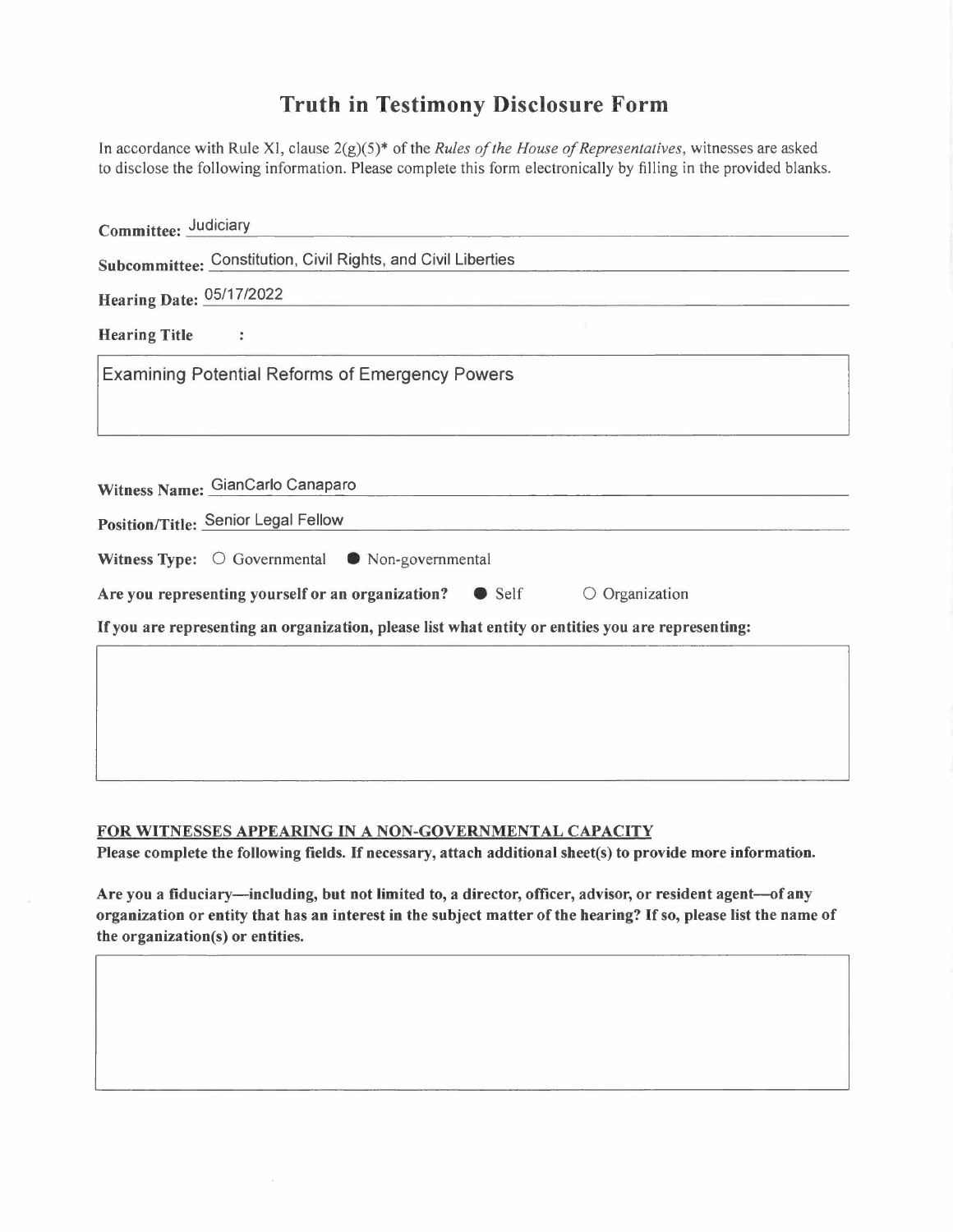**Please list any federal grants or contracts (including subgrants or subcontracts) related to the hearing's** subject matter that you, the organization(s) you represent, or entities for which you serve as a fiduciary have received in the past thirty-six months from the date of the hearing. Include the source and amount of each **grant or contract.**

**Please list any contracts, grants, or payments originating with a foreign government and related to the** hearing's subject that you, the organization(s) you represent, or entities for which you serve as a fiduciary have received in the past thirty-six months from the date of the hearing. Include the amount and country **of origin of each contract or payment.**

## **Please complete the following fields. If necessary, attach additional sheet(s) to provide more information.**

 $\Box$  I have attached a written statement of proposed testimony.

 $\Box$  I have attached my curriculum vitae or biography.

\* Rule XI, clause  $2(g)(5)$ , of the U.S. House of Representatives provides:

(5)(A) Each committee shall, to the greatest extent practicable, require witnesses who appear before it to submit in advance written statements of proposed testimony and to limit their initial presentations to the committee to brief summaries thereof.

(B) In the case of a witness appearing in a non-governmental capacity, a written statement of proposed testimony shall include— (i) a curriculum vitae; (ii) a disclosure of any Federal grants or contracts, or contracts, grants, or payments originating with a foreign government, received during the past 36 months by the witness or by an entity represented by the witness and related to the subject matter ofthe hearing; and (iii) <sup>a</sup> disclosure of whether the witness is <sup>a</sup> fiduciary (including, but not limited to, <sup>a</sup> director, officer, advisor, or resident agent) of any organization or entity that has an interest in the subject matter of the hearing.

(C) The disclosure referred to in subdivision (B)(iii) shall include—(i) the amount and source of each Federal grant (or subgrant thereof) or contract (or subcontract thereof) related to the subject matter of the hearing; and (ii) the amount and country of origin of any payment or contract related to the subject matter of the hearing originating with a foreign government.

(D) Such statements, with appropriate redactions to protect the privacy or security ofthe witness, shall be made publicly available in electronic form 24 hours before the witness appears to the extent practicable, but not later than one day after the witness appears.